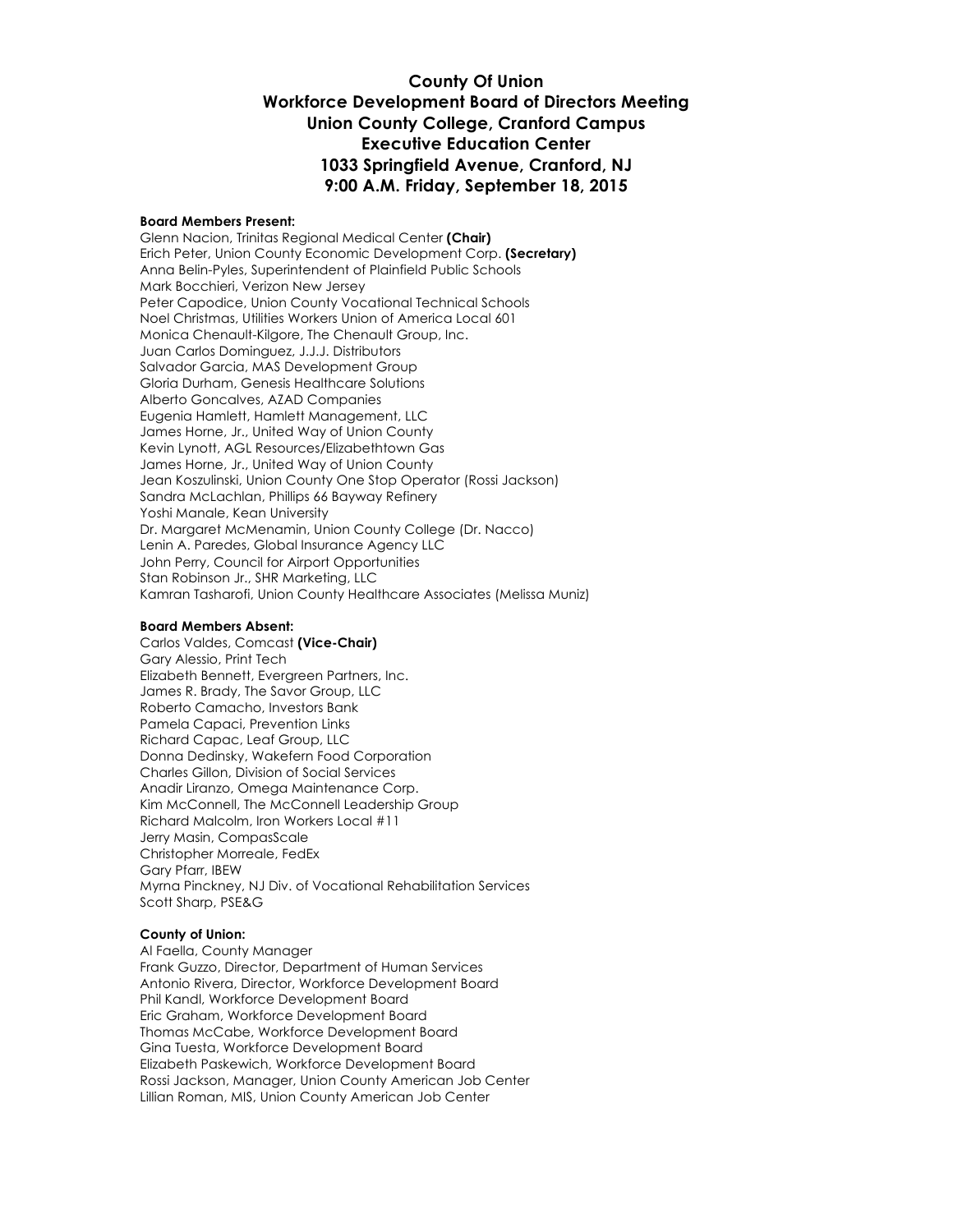## **County Of Union Workforce Development Board of Directors Meeting Union County College, Cranford Campus Executive Education Center 1033 Springfield Avenue, Cranford, NJ 9:00 A.M. Friday, September 18, 2015**

## **I. CALL TO ORDER**

The meeting was called to order by Workforce Development Board (WDB) Chairman Mr. Glenn Nacion at 9:10 a.m.

### **II. OPEN PUBLIC MEETINGS ACT**

Ms. Elizabeth Paskewich read the Open Public Meetings Act Statement.

#### **III. ROLL CALL**

Ms. Elizabeth Paskewich conducted the Roll Call.

#### **IV. APPROVAL OF THE June 18, 2015 MEETING MINUTES**

Alberto Goncalves made a motion to approve the June 18, 2015 Meeting Minutes as presented. It was seconded by Juan Carlos Dominguez and carried unanimously.

### **V. DEPARTMENT OF HUMAN SERVICES**

Mr. Frank Guzzo, Director, Department of Human Services, spoke to the Workforce Development Board regarding recent Union County American Job Center Performance Measures. Mr. Guzzo revealed for the first time in his memory Union County failed one of the nine performance measures. Mr. Guzzo has had a discussion with the Workforce Development Board Chairman regarding this issue and is working on resolving this for the future.

Workforce Development Board Chairman, Mr. Glenn Nacion, confirmed that he has spoken to Mr. Guzzo regarding this Performance Measure. Mr. Nacion said through this conversation the failure was attributed to a factor of issues including an overall system error. He mentioned the Union County American Job Center has a strong desire to rectify this issue and is already addressing dialogue between vendors.

### **VI. WDB DIRECTORS REPORT**

Mr. Antonio Rivera, Workforce Development Board Director, introduced the Department's new name, changing from the Workforce Investment Board to the Workforce Development Board. It was also announced that the Union County One Stop Career Center will now be the Union County American Job Center. These changes are due to the Workforce Innovation and Opportunity Act law. The Workforce Innovation and Business Center (WIB Center) name will remain the same.

1. Isaias Rivera- Workforce Innovation Business Center (WIBC)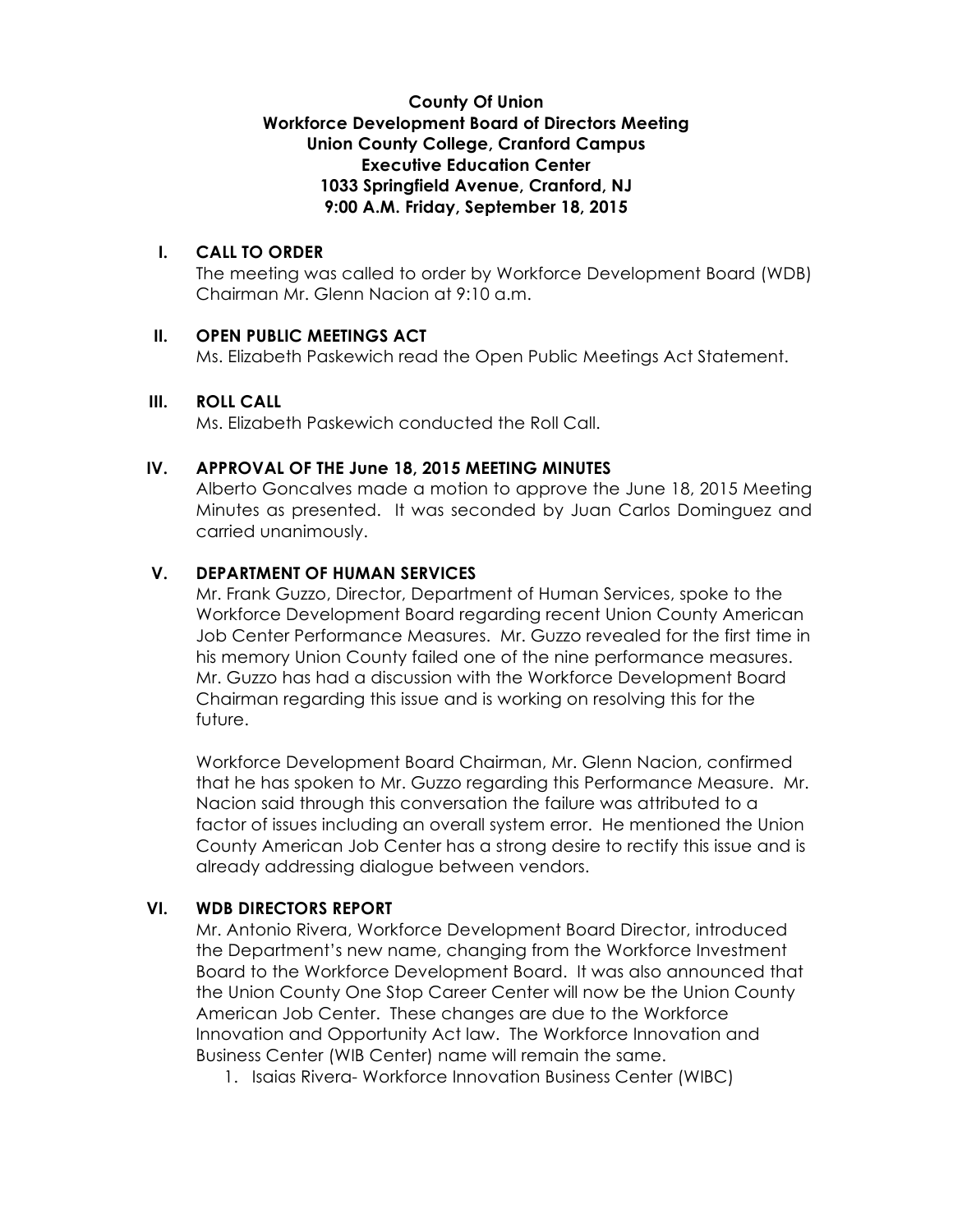Mr. Isaias Rivera provided the Board with the WIB Center Quarterly Report (July 2015-September 2015). During this time the WIBC has continued to develop employment opportunities in both Retail and Hospitality as well as Office jobs in Insurance and Construction.

- i. Major projects include:
	- 1. Whole Foods- 1658 applicants, 359 One-on-One interviews, 137 Hired
	- 2. Currently recruiting for 80 positions at Marshalls, and 20 positions at Clean Venture.
- ii. Total Quarterly Report:
	- 1. 151 Total Job Orders obtained and filled
- iii. Year to Date Report
	- 1. 951 Job Orders obtained
	- 2. 309 Job Orders Filled
	- 3. 232 other updated job reports
		- a. 541 Jobs Year to Date
- 2. Phil Kandl reported on PY 2014 Union County One Stop Performance Measures, PY 2014 WFNJ Work Activities by Vendor, and PY 2014 Workforce Learning Link Program.
	- i. PY2014 Common Measures- These measures evaluate the success and effectiveness of the One Stop System. Union County passed or exceeded 8 of the 9 measures. Mr. Guzzo spoke on behalf of the Department of Human Services regarding the Literacy/Numeracy Gains Youth measure which the County did not meet.
	- ii. PY2014 WFNJ Work Activities by Vendor- The chart distributed reflects individual vendor Enrollments and Placements.
		- 1. Mr. Guzzo clarified WFNJ is a program that those who receive public assistance are required to participate in. This is a population with substantial barriers to employment. Clients are provided supportive services such as housing assistance, childcare, and transportation.
		- 2. Question was raised by Yoshi Manale as why are some vendors more successful in placement than others. Mr. Rivera said that further evaluation of data from vendors would be required to determine this.
	- iii. PY2014 Workforce Learning Link program met the performance requirement as dictated by the state. Handout was included for further break down of numbers.
- 3. Thomas McCabe presented the updated Salary Schedule and Line Item Budget for current fiscal year.
	- i. Current Salary Schedule includes previous salary dollars moved into next schedule. Breakdown of salary schedule was distributed.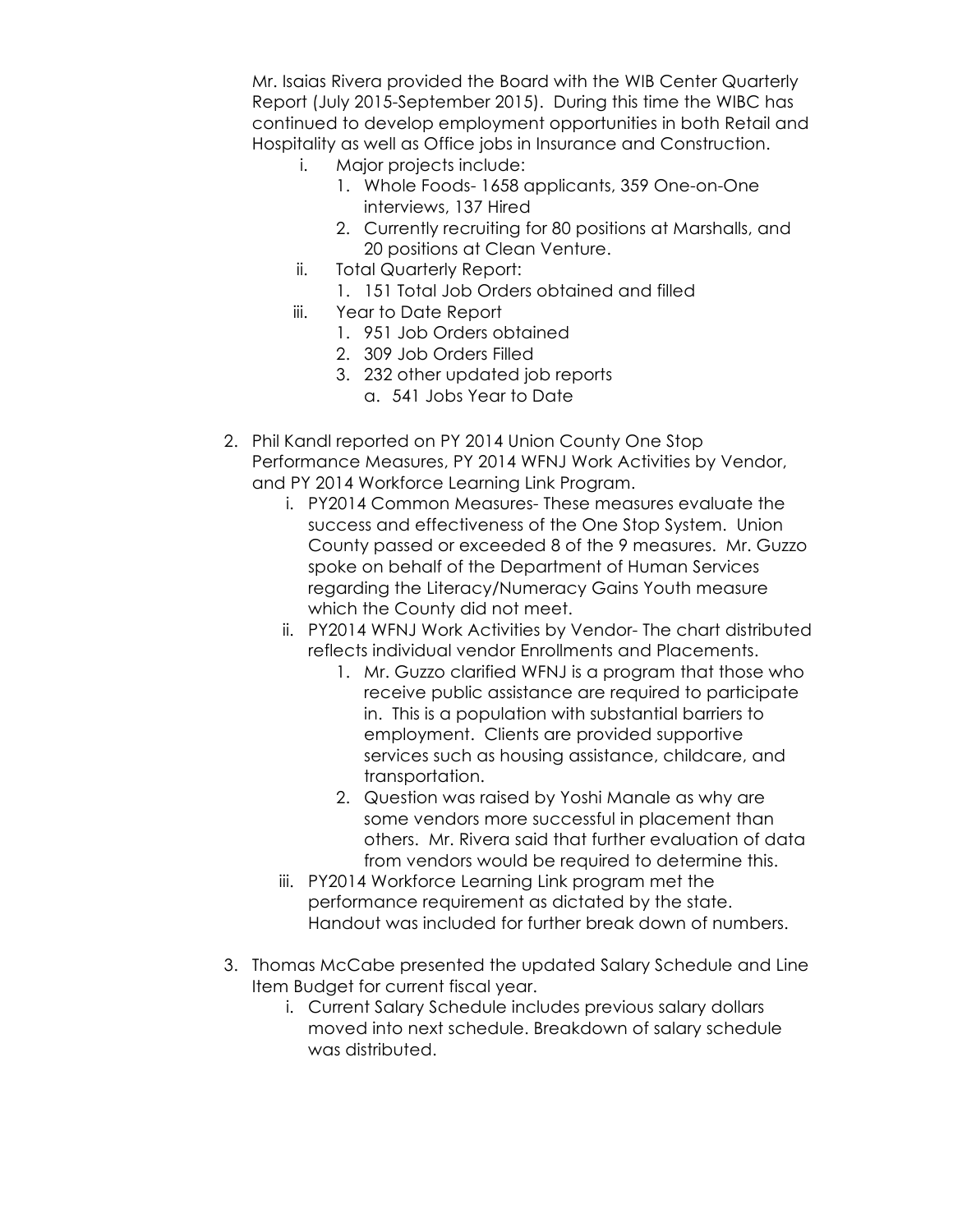ii. Line Item Budget for current fiscal year reviewed. Explanation of year to year carry-over of funding was provided.

\*Motion to approve Workforce Area Development Contract 2015- 2016.

Mr. James Horne made a motion to approve Workforce Area Development Contract 2015-2016 as presented. It was seconded by Mr. Stan Robinson and carried.

## **VII.** COMMITTEE REPORTS

1. Executive Committee-

Mr. Antonio Rivera spoke on behalf of the Executive Committee which met on September 9, 2015. At this meeting the Committee accepted the funding recommendations for Program Year 2015 WorkFirst New Jersey subgrantees and approved Resolution 01- 2015.

Total Program Awards include:

| <b>B&amp;M Consultants, Inc.</b>                           | \$255,000.00 |
|------------------------------------------------------------|--------------|
| Union County College                                       | \$500,000.00 |
| Urban League of Union County, Inc.                         | \$94,000.00  |
| Workforce Advantage                                        | \$400,000.00 |
| Venture & Venture Human Skills Training Center \$94,000.00 |              |

Copy of Resolution, breakdown of funding and breakdown of programming was distributed.

Mr. Rivera reiterated that WFNJ Vendor data mining will take place to further look at data and outcomes for possible best practices.

# **VIII.** Funding for Growth Sector Training

1. Resolution No. 02-2015

Mr. Antonio Rivera presented Resolution No. 02-2015. This Resolution allocates Workforce Innovation and Opportunity Act Youth, Adult and Dislocated Worker funds along with Workforce Development Partnership funds for Individual Training Accounts and training programs in the seven key growth sectors as determined by the State of New Jersey. The Resolution also included funding for WIOA Adult and Dislocated employment skills training and job development as well as On the Job Training programs. On the Job Training providers will be selected and funded through a Request for Proposal (RFP) process.

### \*Motion to approve Resolution No. 02-2015

Mr. Peter Capodice made a motion to approve Resolution No. 02-2015 as presented. It was seconded by Ms. Gloria Durham and carried. Dr. Stephen Nacco, Union County College, Ms. Anna Belin-Pyles, Plainfield Board of Education, James Horne, United Way of Greater Union County, abstained.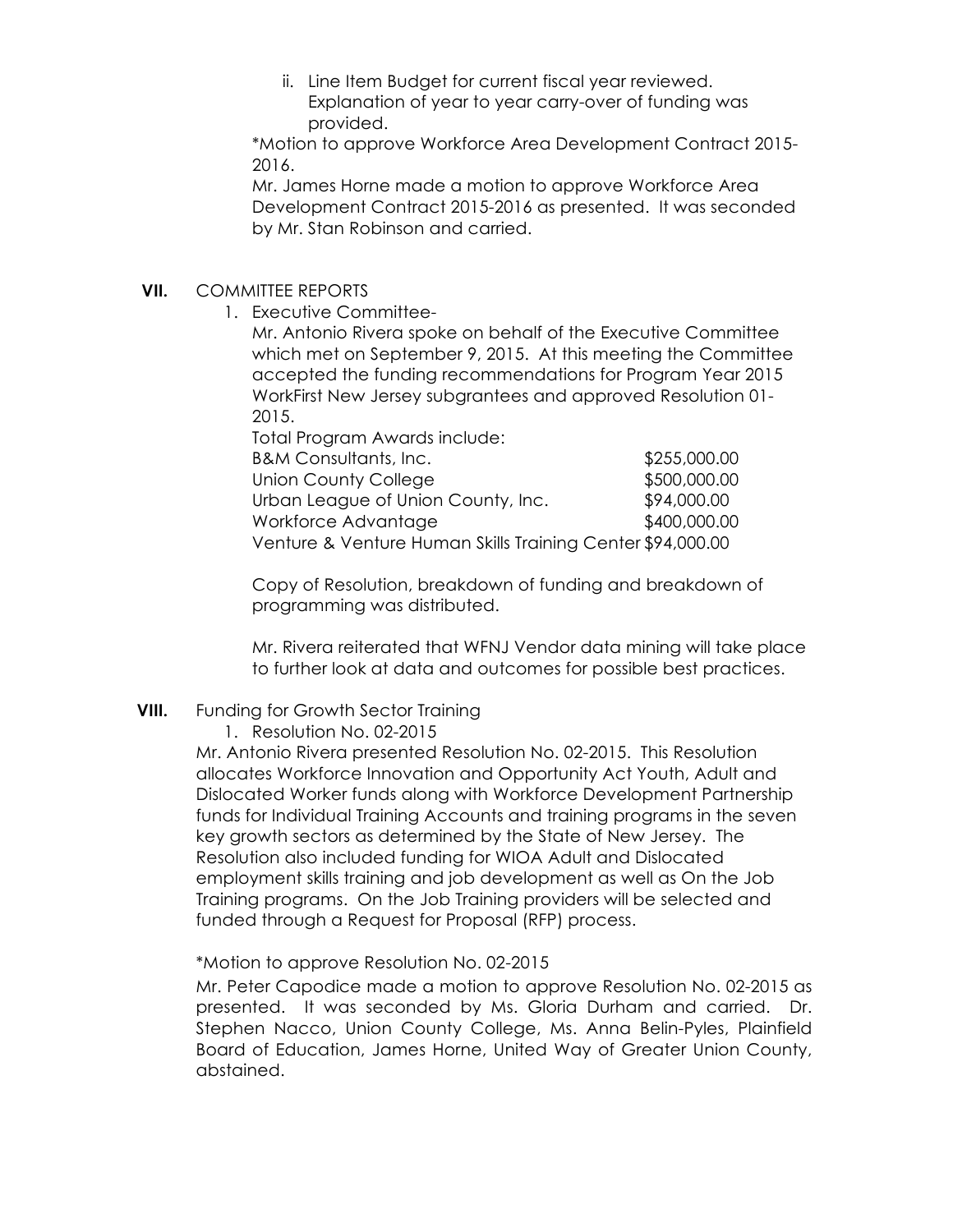- **IX.** Qualitative & Quantitative Tracking and Reporting
	- 1. Resolution No. 03-2015

Mr. Kandl presented Resolution No. 03-2015. This Resolution requires the Union County American Job Center to provide the Union County Workforce Development Board of Directors with a written Qualitative and Quantitative Performance Improvement Plan. The reports will include data for clients participating in the following programs: Workforce Innovation and Opportunity Act (WIOA), WorkFirst New Jersey (WFNJ, Workforce Learning Link (WLL), as well as overall Systems analyses. The Performance Improvement Plan will aid in the evaluation, performance, and outcomes of the mentioned programs.

\*Motion to approve Resolution No. 03-15 Mr. Alberto Goncalves made a motion to approve Resolution No. 03-2015 as presented. It was seconded by Mr. Stan Robinson and carried.

- **X.** Time Allocation & Salary Certification Form and CAP
	- 1. Resolution No. 04-2015

Mr. Antonio Rivera presented Resolution No. 04-2015. This Resolution implements a new Time Allocation and Salary Certification Form for any and all employees paid from the Workforce Innovation & Opportunity Act, WorkFirst New Jersey, Workforce Learning Link and/or Workforce Development Partnership funds. This form is crucial to the Union County Workforce Development Board's Cost Allocation Plan for the assigning of costs to the appropriate funding sources.

\*Motion to approve Resolution No. 04-2015

Mr. James Horne made a motion to approve Resolution No. 03-2015 as presented. It was seconded by Mr. Peter Capodice and carried.

- **XI.** Memorandum of Understanding (MOU)-Union County College (UCC) & Union County Workforce Development Board (UCWDB)
	- 1. LINCS-Supply Management Program

Dr. Stephen Nacco, Union County College, presented an MOU between UCC and UCWDB with the goal of collaborating on the LINCS (Leveraging, Integrating, Networking, Coordinating Supplies) SCM (Supply Chain Management) Program. Dr. Nacco explained that the Union County WDB would provide business outreach and recruitment to employers to enhance the value of the program and its credentials as well as provide employment opportunities for LINCS program graduates. Dr. Nacco also provided an extensive breakdown regarding the history of the program as well as information about the LINCS SCM program which is funded through a federal TAACCCT grant awarded by the U.S. Department of Labor's Employment and Training Administration. MOU duration is from September 1, 2015- June 30, 2016. TOTAL BUDGET CEILING (not to exceed) \$55,000.00